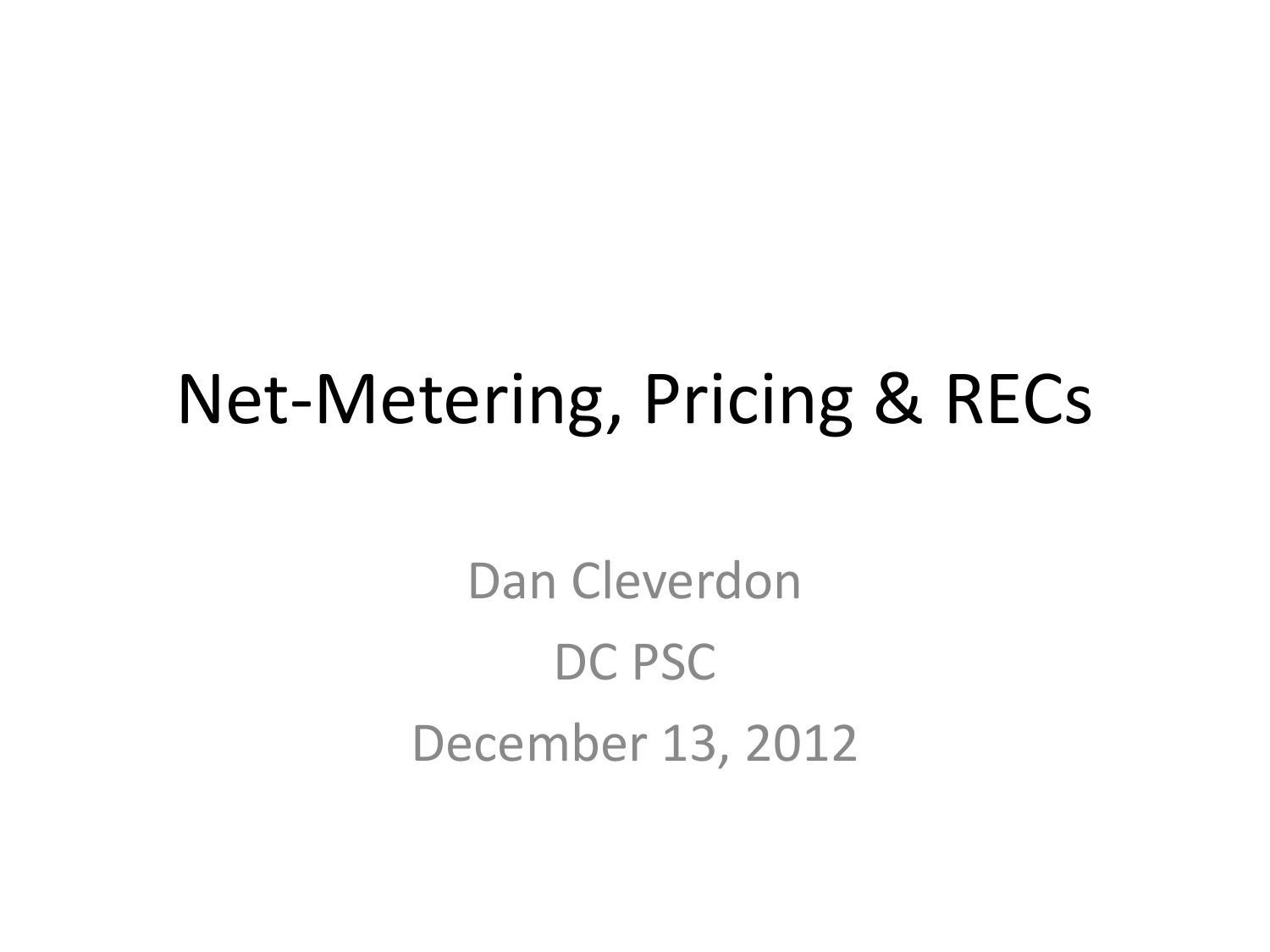# DC is Unique

- Aproximately 2,500 MW peak load
- 2.5% consumption in solar carve-out by 2023
- Need approximately 240 MW solar in DC to meet carve-out
- 9.6% of current peak load
- 3.9 MW/sq. mi. solar density (including park land)
- 4.8 MW/sq. mi. solar density (excluding park land)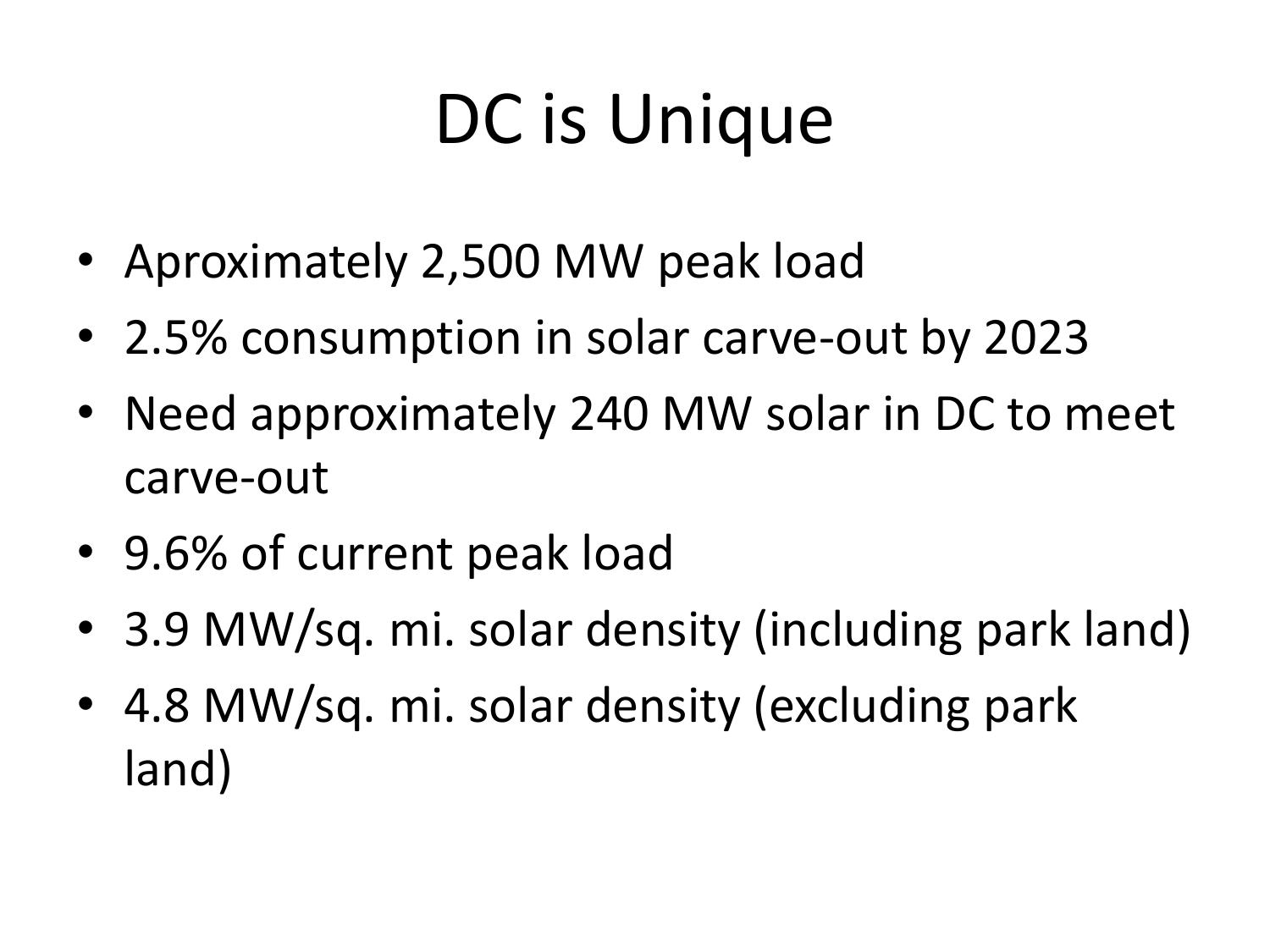#### Current NEM Rules

- NEM designed for customer-owned behind the meter generation
- Upper bound for NEM systems approximately Customer's load, but no more than 1,000 kW
- Two sets of NEM rules:
	- SOS customers entitled to NEM
	- Third-party supplier customers NEM is at discretion of supplier
- <100 kW compensation for "excess" generation is 100% of retail rate
- 100 1,000 kW compensation for "excess" generation is energy portion of retail rate
- Compensation for "excess" generation is based on dollar value of kWh at time of generation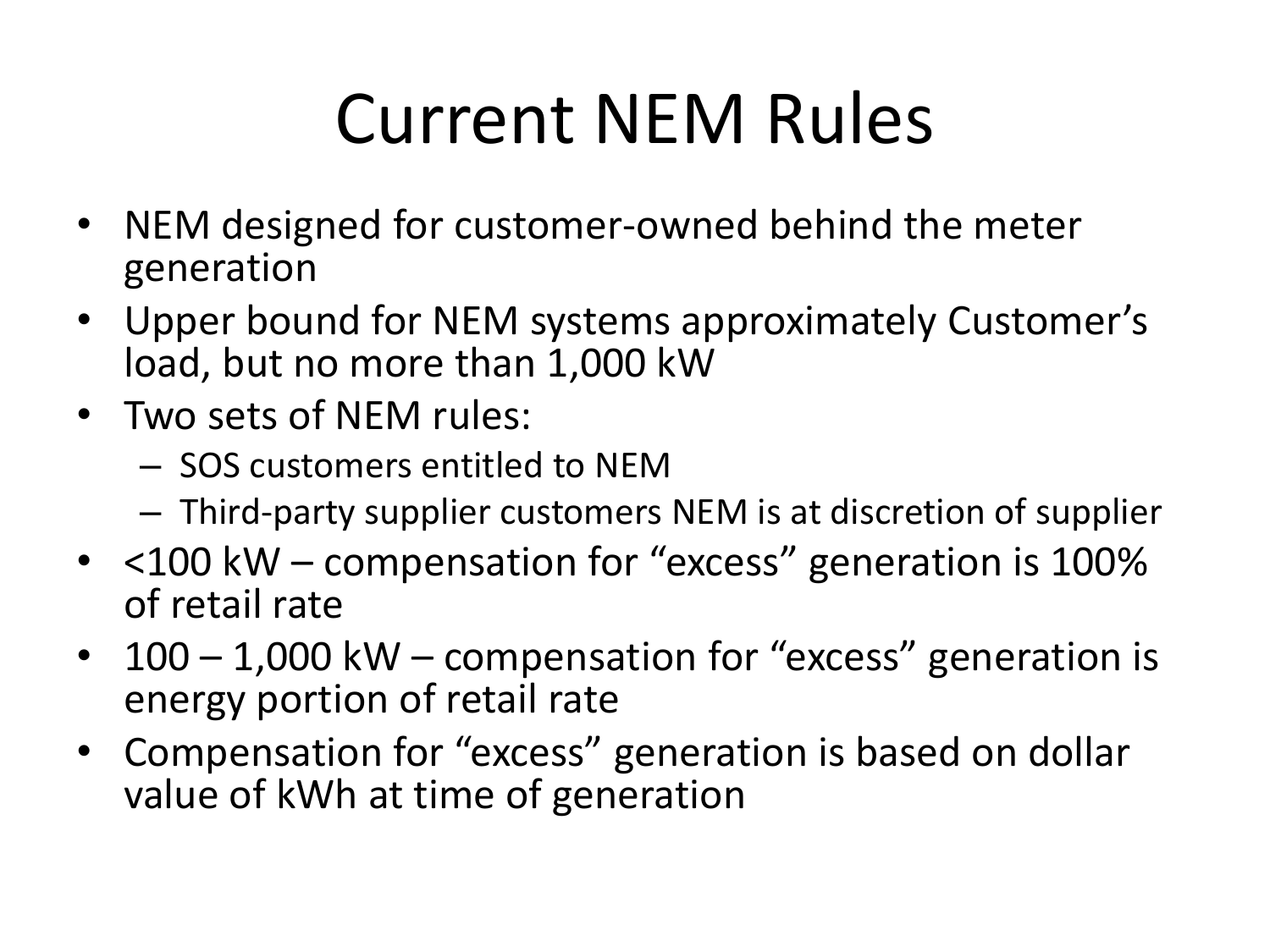# Proposed Expansion of NEM

- DC currently developing Community Solar legislation
- Changes NEM to customer-owned, not behind meter
- Injections into grid
- Purchase/sales, or retail wheeling
- Needs to be carefully crafted to not have unintended consequences, e.g. not create inadvertent wholesale transactions
- Needed in DC to help meet solar carve-out
- Allows wider range of customers to be solar electricity producers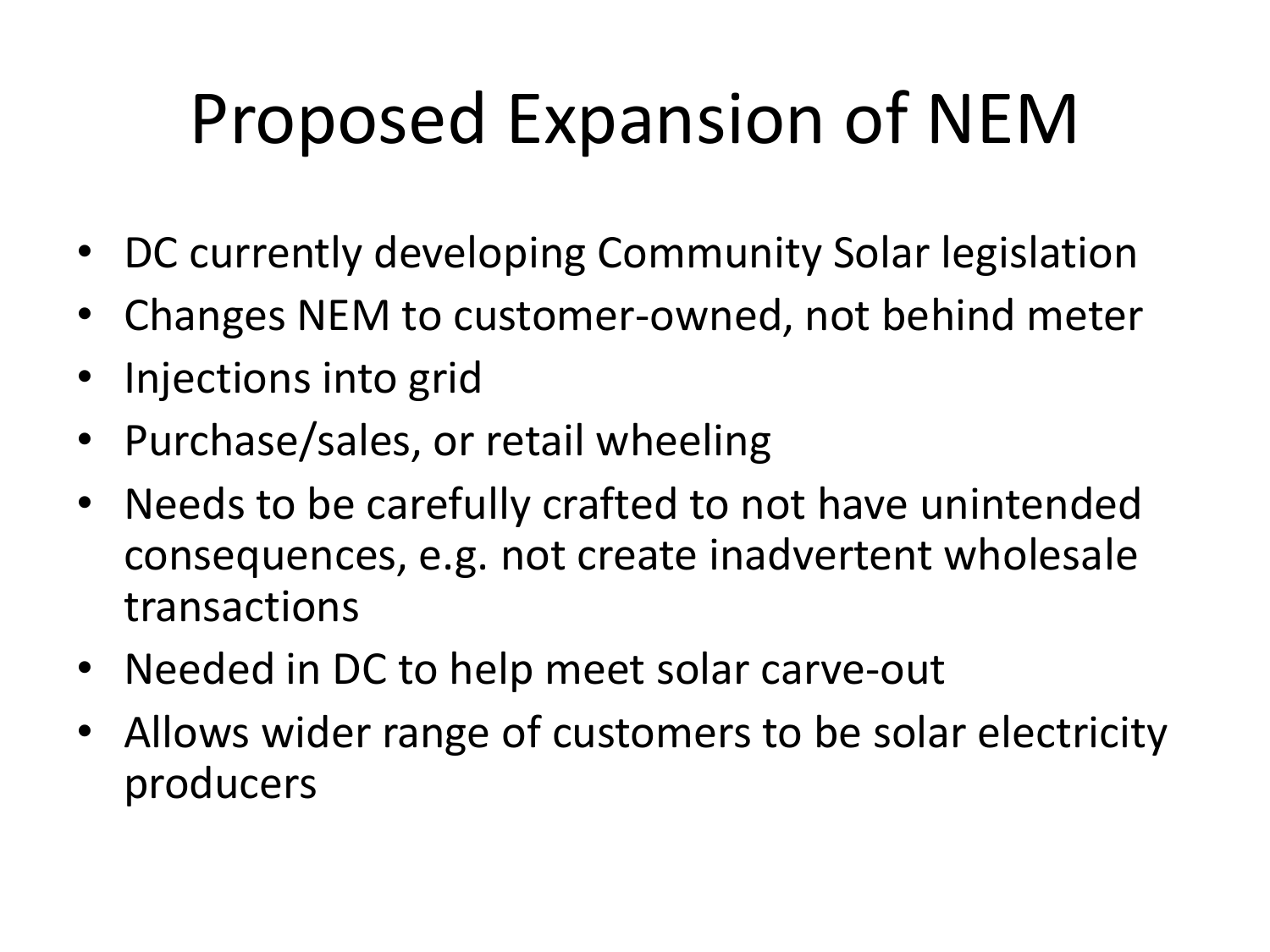# RECs

- Solar Renewable Energy Credits (SRECs) are the mechanism through which the solar aspect of generation is purchased by LSEs to meet solar carve out.
- Solar generator who sells SRECs can claim to be a generator of solar energy, but not a consumer of solar energy (more than the general body of ratepayers)
- Ceiling price of SRECs is set by Alternative Compliance Fee (ACF). In District that is \$500/MWh at present until 2016.